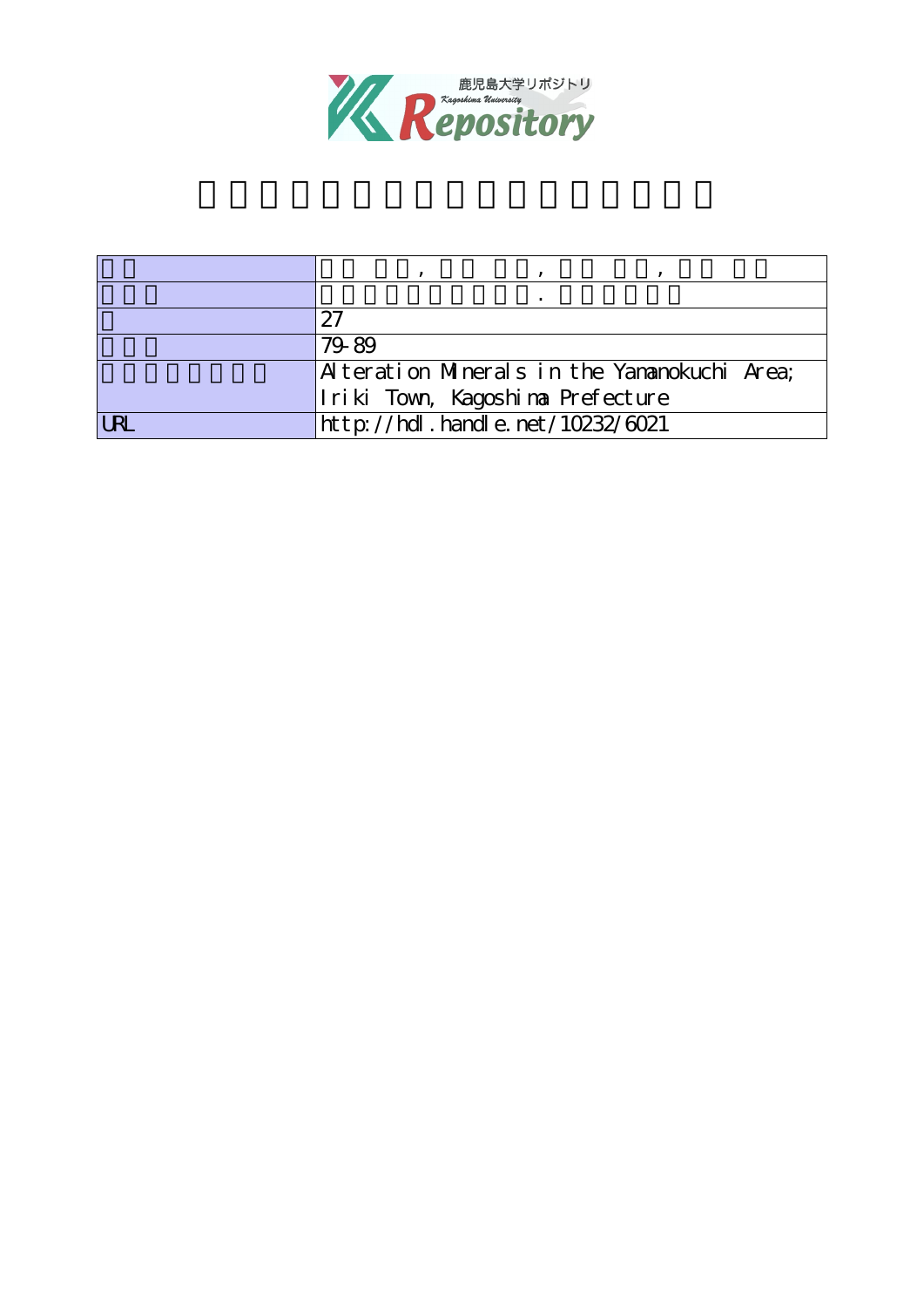| 97                                           |
|----------------------------------------------|
| 79-89                                        |
| Alteration Minerals in the Yananokuchi Area; |
| Iriki Town, Kagoshima Prefecture             |
| http://hdl.handle.net/10232/0000991          |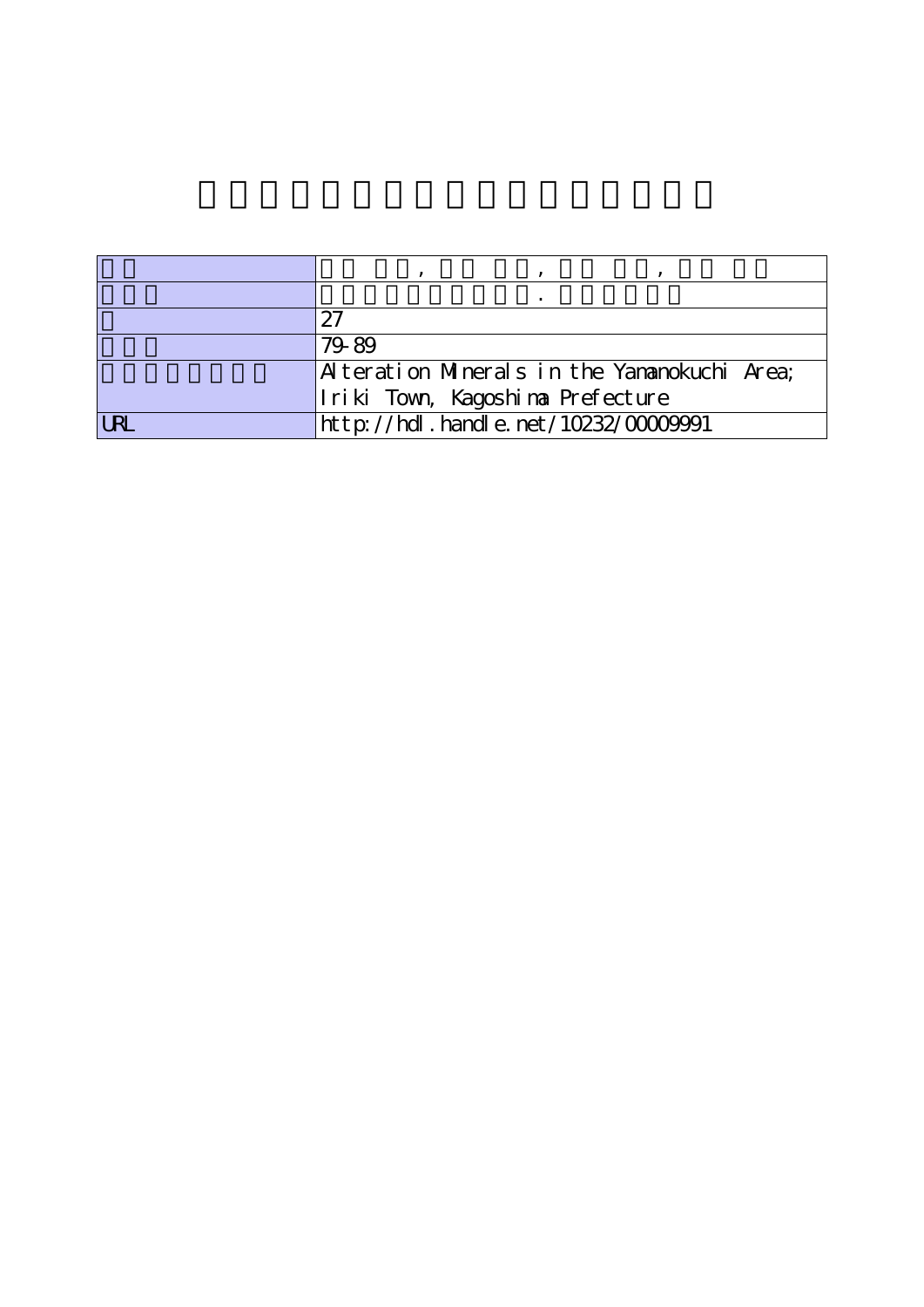# 鹿児島県入来町山之口地域の変質鉱物

前山徳仁<sup>1)</sup> ・知識正和<sup>2)</sup> ・富田克利<sup>1)</sup> ・河野元治<sup>3)</sup>

(1994年9月12日受理)

Alteration Minerals in the Yamanokuchi Area; Iriki Town, Kagoshima Prefecture

Norihito MAEYAMA<sup>1)</sup>, Masakazu CHISHIKI<sup>2)</sup>, Katsutoshi TOMITA<sup>1)</sup>, and Motoharu KAWANO<sup>3)</sup>

### Abstract

The Yamanokuchi Formation in Iriki Town, Kagoshima Prefecture is composed of a tuffaceous lacustrine deposit, and was considered to be subjected to alteration. Clay minerals as altered minerals in the Yamanokuchi Formation were examined by using a X-ray diffractometer, a scanning electron microscope, a differential thermal analyser, and an infrared absorption spectrometer. Various clay minerals such as vermiculite, chlorite, kaolin minerals, smectite, and mixed layer minerals were present in the Yamanokuchi Formation.

The distribution of these minerals in this area was clarified.

Key Words: Tuffaceous lacustrine deposit, Alteration, Clay mineral, Mixed layer mineral.

# 1.はじめに

鹿児島県入来町山之口地域の地質は,火山岩類に湖沼性堆積物が挟在している。この湖沼性堆 積物は凝灰質あるいは珪藻質で,風化作用および火山活動にともなう熱水変質作用により変質鉱 物を生成している。

小論は,本地域における湖沼性堆積物が被った変質作用の性質を知るために,試料採取・分析

 $1)$  鹿児島大学理学部地学教室 〒890 鹿児島市郡元1丁目21-35 Institute of Earth Sciences, Faculty of Science, Kagoshima University, 1-21-35 Korimoto, Kagoshima 890, Japan

<sup>2)</sup>鹿児島県立鹿児島聾学校〒890鹿児島市草牟田2丁目53-54 Kagoshima Prefectural Kagoshima School for the Deaf, 2-53-54 Somuta, Kagoshima 890, Japan

<sup>2)</sup>鹿児島大学農学部生物環境学教室〒890鹿児島市郡元1丁目21-24 Department of Environmental Sciences and Technology, Faculty of Agriculture, Kagoshima University, 1-21-24 Korimoto, Kagoshima 890, Japan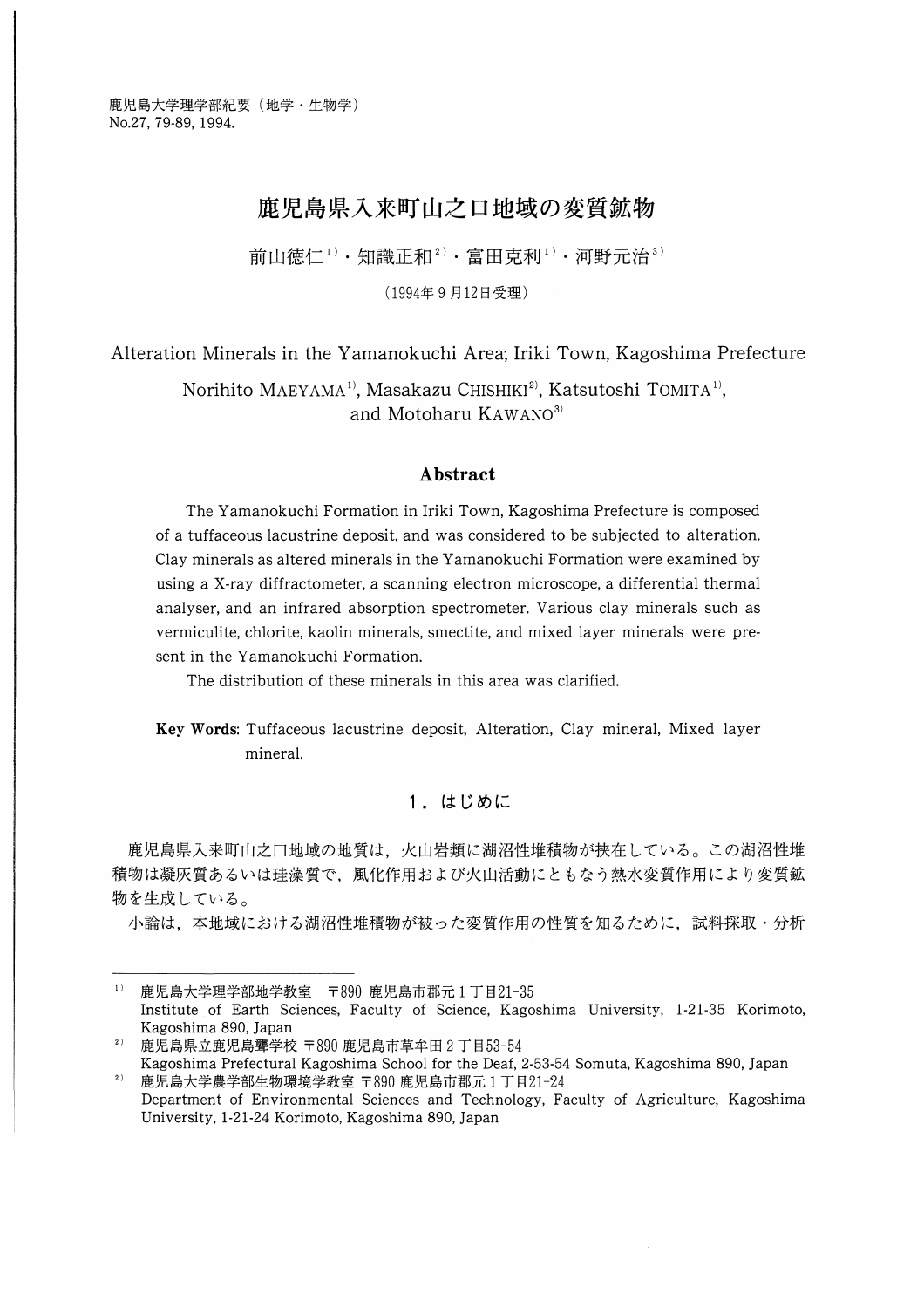を行い,変質鉱物の分布および諸性質を明らかにした。

#### 2.地質の概要

南九州は, 2M.A.-3M.A.以降活発な火山活動の場であり,本地域の地質においてもその ことが反映されている。本地域の位置図および地質図を Fig. 1に示す。山之口(Yamanokuchi) 地域には,下位に鮮新世~更新世の安山岩類,玄武岩類,および湖沼性の堆積岩類が存在し,こ れらを覆って更新世の火砕流堆積物が存在している。



<sup>1.</sup> Iriki Andesite, 2. Yamanokuchi Formation, 3. Nakayama Basalt. 4. Ito Pyroclastic Flow Deposit, 5. Alluvium and Terrace Deposits.

調査地域内の湖沼性堆積物(以下,山之口層と称する)は、樋脇(Hiwaki) 川の右岸側斜面 に比較的連続して認められるほかは,小豆迫(Azukizako)北部および平木場(Hirakoba)で 小規模に認められる。山之口層は、湖沼性の凝灰質泥層および凝灰質シルト層を主とし、凝灰質 砂層,安山岩質あるいは玄武岩質磯層,および珪藻質シルト層を挟在する。また本層は,全体的 に北に数<sup>。</sup>~最大20°傾斜している。山之口層は、中山(Nakayama)および小豆迫において橄欖 石玄武岩に不整合に覆われている。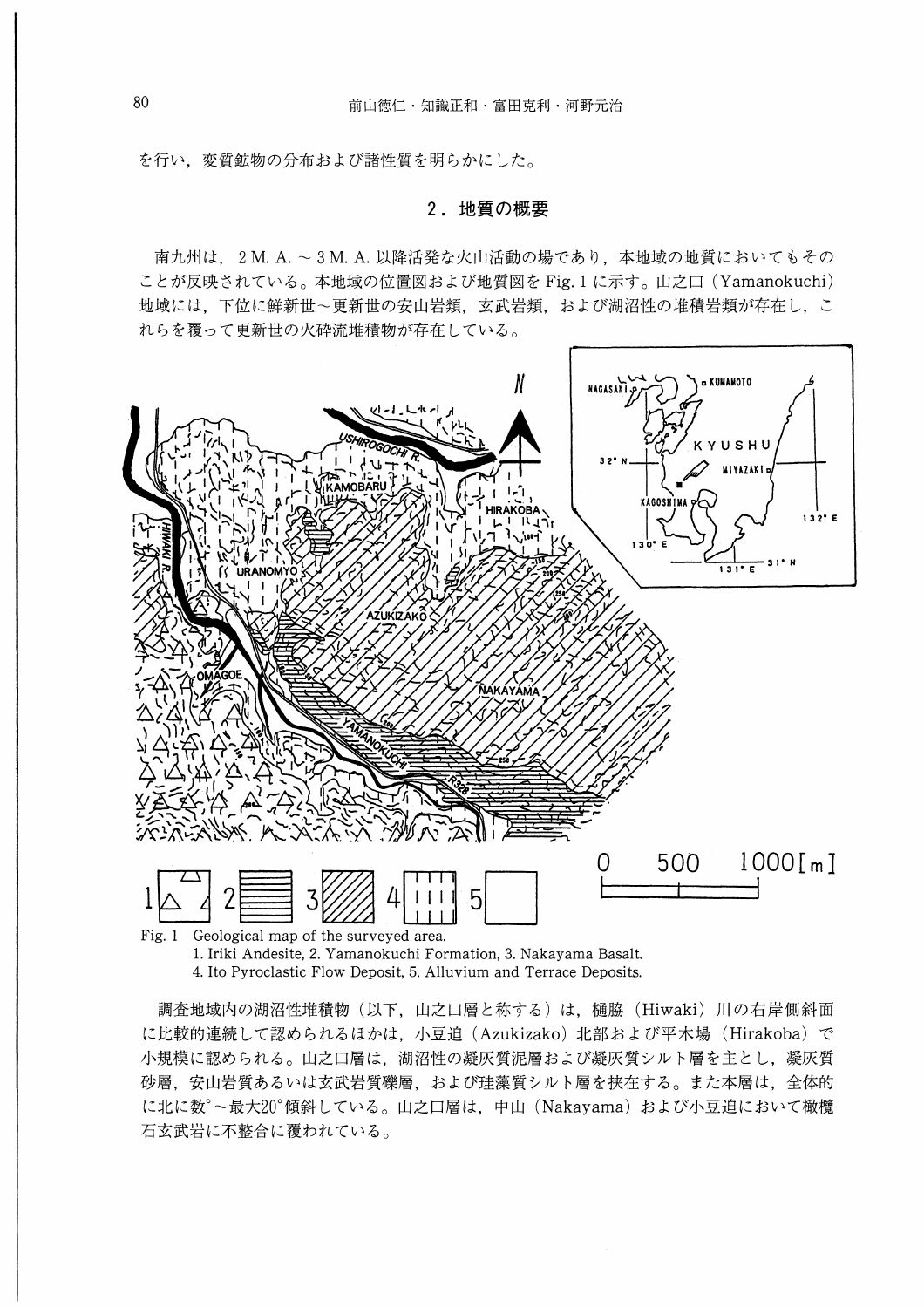# 3.試料および実験方法

本研究では、主として山之口層から試料を採取した。試料採取位置の分布を Fig. 2 に示す。 試料は,現地でビニール袋に密閉して持ち帰った。試料番号は,概ね各ルートにおける高度の低 い側から高い側へ順に付した。



Fig. 2 Distribution map of the sampling points.

X線回折 (XRD) 分析用の試料は、原土から水簸により径2μm以下の粒子を分離し、この 懸濁液を自然乾燥によりガラス板あるいは石英ガラス板上に走方位させて作成した。この試料に 対して様々な処理を施し粘土鉱物の同定を行った。X線発生装置は、CuKα線, 30KV, 15mA の条件で用いた。

走査型電子顕微鏡 (SEM) 観察は、採取した原土を試料とし、JEOL JSM-25S II を加速電圧 15KVの条件で用いて行った。

 $\overline{\pi}$ 差熱分析 (DTA) は、標準試料として  $\alpha$  -Al2O3 を用いてマクロ法で行った。 赤外線吸収スペクトル(IR)分析は,KBr錠剤法により日本分光工業製A-302を用いて行った。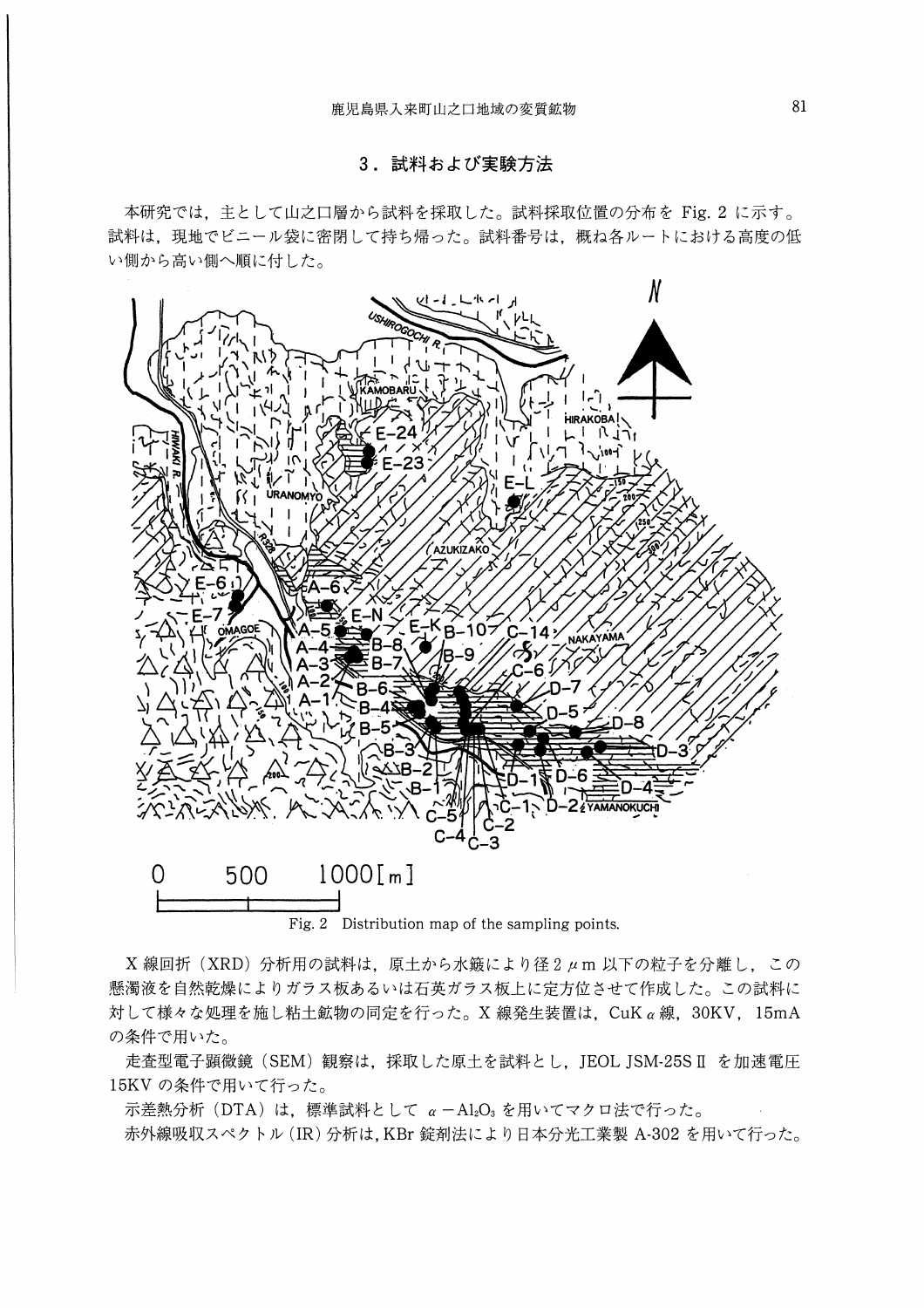## 4. 結果および考察

XRD 分析で確認された鉱物は、smectite, illite, 10 Å halloysite, 7 Å halloysite, vermiculite, chlorite, mixed layer mineral, quartz, cristobalite, tridymite, および feldspars であった。 各試料の各鉱物における X 線回折強度および試料採取位置の高度を Tables 1 および 2 に示す。

Level

| Sample     |           |    |   |   | Mineral |   |   |   |   |                 |  |
|------------|-----------|----|---|---|---------|---|---|---|---|-----------------|--|
| number     | ٦Z<br>-43 | ີ  |   |   | М       |   |   | ື |   | $\mathbf{\tau}$ |  |
| 77         | w         | vs |   | m | m       | m | m |   |   |                 |  |
| -<br>л<br> | m         |    | m | m | c       |   |   | m |   |                 |  |
| $\sim$     |           | VS |   | W | m       | m | m |   | m | w               |  |

Table 1 Mineral assemblages of the samples collected in the surveyed area.

| number     | x  | S           |    | н         | M  | v | L | Q           |             |           | F           | m,  |
|------------|----|-------------|----|-----------|----|---|---|-------------|-------------|-----------|-------------|-----|
| $A -$      | w  | vs          | s  | m         | m  | m | m | s           |             |           |             | 120 |
| 2<br>$A -$ | m  | s           | m  | m         | s  |   | s | m           |             |           | w           | 120 |
| 3<br>$A -$ |    | vs          | s  | W         | m  | m | m | $\mathbf S$ | m           | W         | s           | 120 |
| $A -$<br>4 |    | w           | vw |           |    |   |   | m           | m           | m         | s           | 130 |
| 5<br>$A -$ |    | $\mathbf S$ | m  | W         | s  |   |   | m           | $\mathbf S$ |           | m           | 130 |
| 6<br>$A -$ |    |             |    | m         | W  |   |   |             |             |           | m           | 140 |
| $B -$      |    | <b>VW</b>   |    | m         | vw |   |   | <b>vw</b>   | m           | m         |             | 110 |
| 2<br>$B -$ | vs | vs          | m  | vw        | s  |   |   | s           | s           | m         | m           | 110 |
| $B -$<br>3 |    | vs          | m  |           | s  |   |   | m           | m           | w         | <b>vw</b>   | 110 |
| $B -$<br>4 |    |             |    | <b>VW</b> |    |   |   | s           | s           | s         | m           | 110 |
| $B -$<br>5 |    |             |    | vw        |    |   |   | s           | s           | s         | s           | 110 |
| 6<br>$B -$ | m  | vw          | s  |           | W  | m | m | m           | m           | m         | $\mathbf S$ | 120 |
| $B -$      |    |             |    | <b>vw</b> | vw |   |   | m           | s           | VS        |             | 130 |
| 8<br>$B -$ |    | W           | m  | m         | w  |   |   | m           | m           | <b>VW</b> | m           | 145 |
| 9<br>$B -$ | s  | m           | m  | w         | m  |   | m | m           | <b>vw</b>   | Ŵ         | s           | 145 |
| $B-10$     | m  | w           | w  | w         | m  | m | m | W           | m           | m         | <b>vw</b>   | 145 |
| $D -$      | s  | s           | s  | m         | s  |   | m | s           | m           |           | m           | 130 |
| 2<br>$D-$  |    |             | vw | vw        |    |   |   | s           | vs          | vs        | s           | 170 |
| 3<br>$D-$  |    | s           | m  | m         | w  |   |   | m           |             |           | w           | 170 |
| $D-$<br>4  | m  | s           | s  | m         | s  |   |   | s           | m           |           | s           | 180 |
| 5<br>$D-$  |    | s           | s  | m         | m  | m |   | m           |             |           | m           | 190 |
| 6<br>$D-$  |    | s           | m  | m         | m  | W |   | m           | m           | w         | m           | 190 |
| $D-$       |    | w           |    | s         | vw |   |   | s           | vs          | s         | m           | 210 |
| 8<br>$D-$  |    | <b>vw</b>   |    |           |    |   |   | m           | m           |           | m           | 220 |

X: mixed layer mineral, S: smectite, I: illite, H: 10 A halloysite, M: 7 A halloysite, V: vermiculite, L: chlorite, Q: quartz, C: cristobalite, T: tridymite, F: feldspars.

 $\mathbf{a}$  and  $\mathbf{a}$  and  $\mathbf{a}$ 

vs: very strong, s: strong, m: medium, w: weak, vw: very weak.

 $\ddot{\phantom{a}}$ 

 $\overline{m}$  is  $\overline{a}$  in

|  | Table 2 Mineral assemblages of the samples collected in the surveyed area. |  |  |  |
|--|----------------------------------------------------------------------------|--|--|--|
|  |                                                                            |  |  |  |
|  |                                                                            |  |  |  |

 $\mathbf{r}$ 

 $\sim$   $\sim$ 

| Sample                  |   |           |    |    | Mineral |   |   |   |             |    |           | Level           |
|-------------------------|---|-----------|----|----|---------|---|---|---|-------------|----|-----------|-----------------|
| number                  | X | S         |    | Н  | M       | V | L | Q | С           | T  | F         | (m)             |
| $C -$                   | m | vs        | s  |    | s       |   | m | s | m           | m  | m         | 125             |
| $C -$<br>$\overline{2}$ |   | vs        |    |    |         |   |   | W | m           | w  | m         | 125             |
| $\mathrm{C}-$<br>3      | m | s         | m  | w  | s       |   |   | s | m           | w  | m         | 130             |
| $\mathbf{C}-$<br>4      |   | s         | s  |    | s       |   |   | s | m           | vw | W         | 125             |
| $C - C - C$<br>5        | m | m         |    | W  | W       |   |   | s | ${\bf s}$   | m  | m         | 125             |
| 6                       |   |           |    | vw | vw      |   |   | m | s           | vs |           | 145             |
| $\mathbf{C}-$           | W |           |    | W  |         |   |   | m | s           | s  | m         | 150             |
| $\mathbf{C}-$<br>8      |   | m         | w  | w  | m       | s |   | s | $\mathbf s$ | s  | m         | 155             |
| $C - 9$                 |   | m         | s  | vw | m       |   | m |   |             |    |           | 150             |
| $C-10$                  |   | m         |    | m  | w       | m |   | m |             |    |           | 160             |
| $C-11$                  |   | W         | m  | m  |         | W |   |   |             |    |           | 160             |
| $C-12$                  |   | m         | m  | m  | m       | m |   | w | vw          | vw |           | 165             |
| $C-13$                  |   | m         |    | m  | W       |   |   | W |             |    | W         | 170             |
| $C-14$                  |   | m         | vw | w  | W       |   |   | m | m           | w  | W         | 180             |
| $E-23$                  | m |           | m  | m  | W       |   | W | s | vs          | s  |           | $\overline{80}$ |
| $E-24$                  | m | m         | s  | m  | s       |   |   |   | ${\bf s}$   |    | m         | 80              |
| $E - K$                 | m | m         | s  | m  | m       |   |   | s | W           | m  |           | 190             |
| $E - L$                 |   | s         | m  | m  | m       |   |   | s | m           | m  | s         | 110             |
| $E - 6$                 |   | <b>vw</b> |    |    |         |   |   |   |             |    |           | 90              |
| $E -$                   |   | s         |    | s  | vw      |   |   | s |             | m  | ${\bf s}$ | 90              |
| $E-N$                   | m | vw        |    |    |         |   | s | m | m           | m  | m         | 170             |

X: mixed layer mineral, S: smectite, I: illite, H: 10 Å halloysite, M: 7 Å halloysite, V: vermiculite, L: chlorite, Q: quartz, C: cristobalite, T: tridymite, F: feldspars.

vs: very strong, s: strong, m: medium, w: weak, vw: very weak.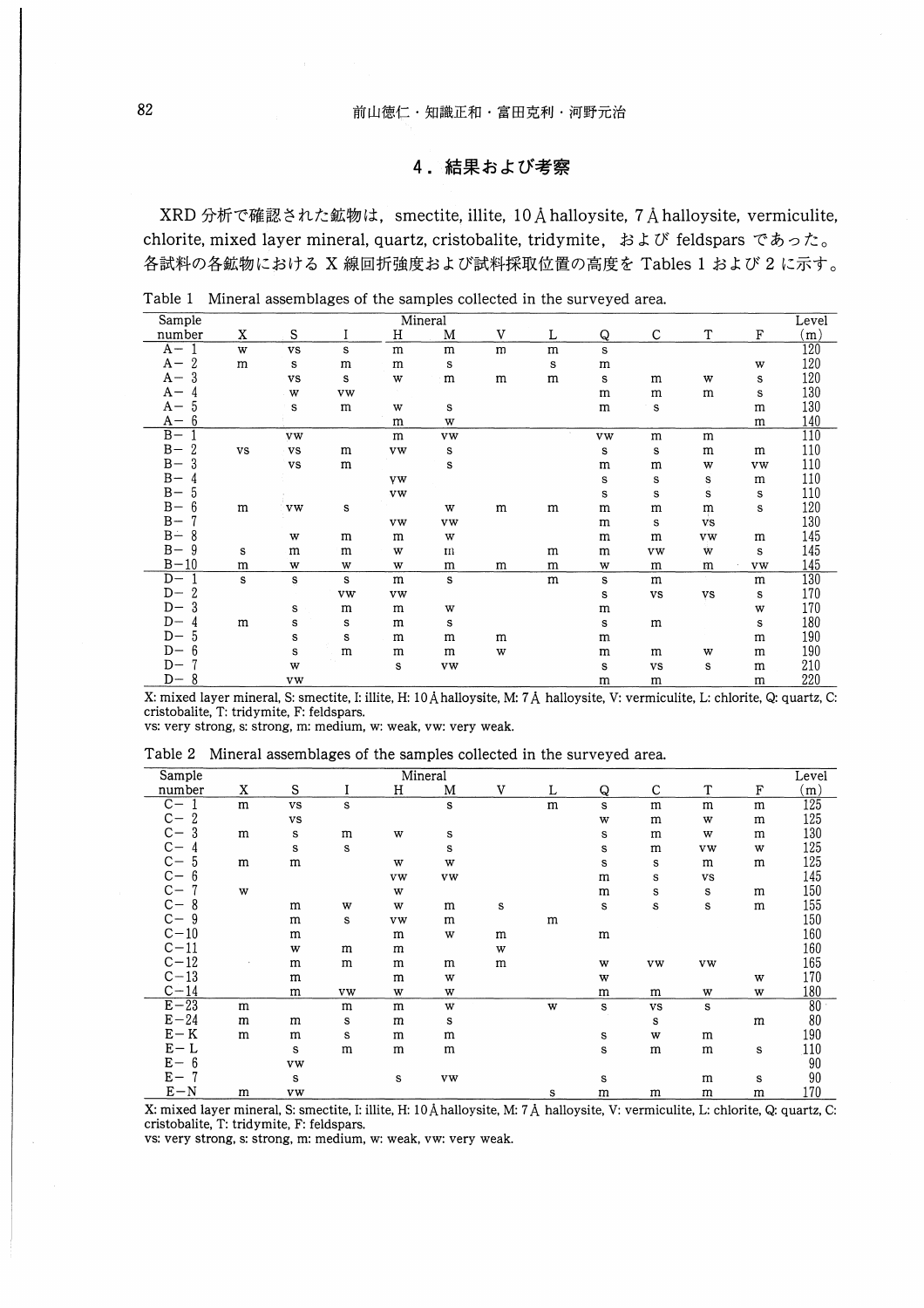miteおよびsmectiteのIRスペクトルをFig. 3 に, smectite, vermiculite,およびillite の DTA 曲線を Fig. 4 に示す。薬品処理および加熱処理を施した vermiculite の XRD パター ンを,それぞれ Figs. 5 および 6 に示し,IR スペクトルを Fig. 7 に示す。これらは Fig. 4 の DTA曲線に対応した変化を示している。



Fig. 3 Infrared absorption spectra of illite and smectite.

薬品処理および加熱処理を施した試料 D-1の XRD パターンをそれぞれ Figs. 8 および 9 に 示し, 各処理による3~12.4°2  $\theta$ のピークの変化を Table 3 に示す。 Ethylene glycol 処理お よび加熱処理を施した試料 E-N の XRD パターンを Fig. 10 に示し、これらから Tomita and Takahashi (1985) により mixed layer mineral における smectite および chlorite の存在確 率を算出したものをTable4に示す。

試料番号に付した A~D は、試料採取のルートを示している。

Aルートでは、下位から上位へと smectite および illite が減少傾向を示す。また、下位のA-1, A-2, および A-3 には, chlorite および vermiculite が含まれている。 A-4は, 白 色シルトで,変質鉱物は少なく, SEM観察においては,多量の珪藻化石が認められた。

B ルートでは、このルートの他の試料に比して B-2 および B-3 に多量の smectite が認 められた。B-6は、illite の含有が顕著であり、chlorite および vermiculite も含んでいた。B-7は,玄武岩質磯層からの試料であり,風化は進んでいたが, XRD分析による粘土鉱物の顕著 な含有は認められなかった。また、B-4および B-5も粘土鉱物の含有が認められなかったが.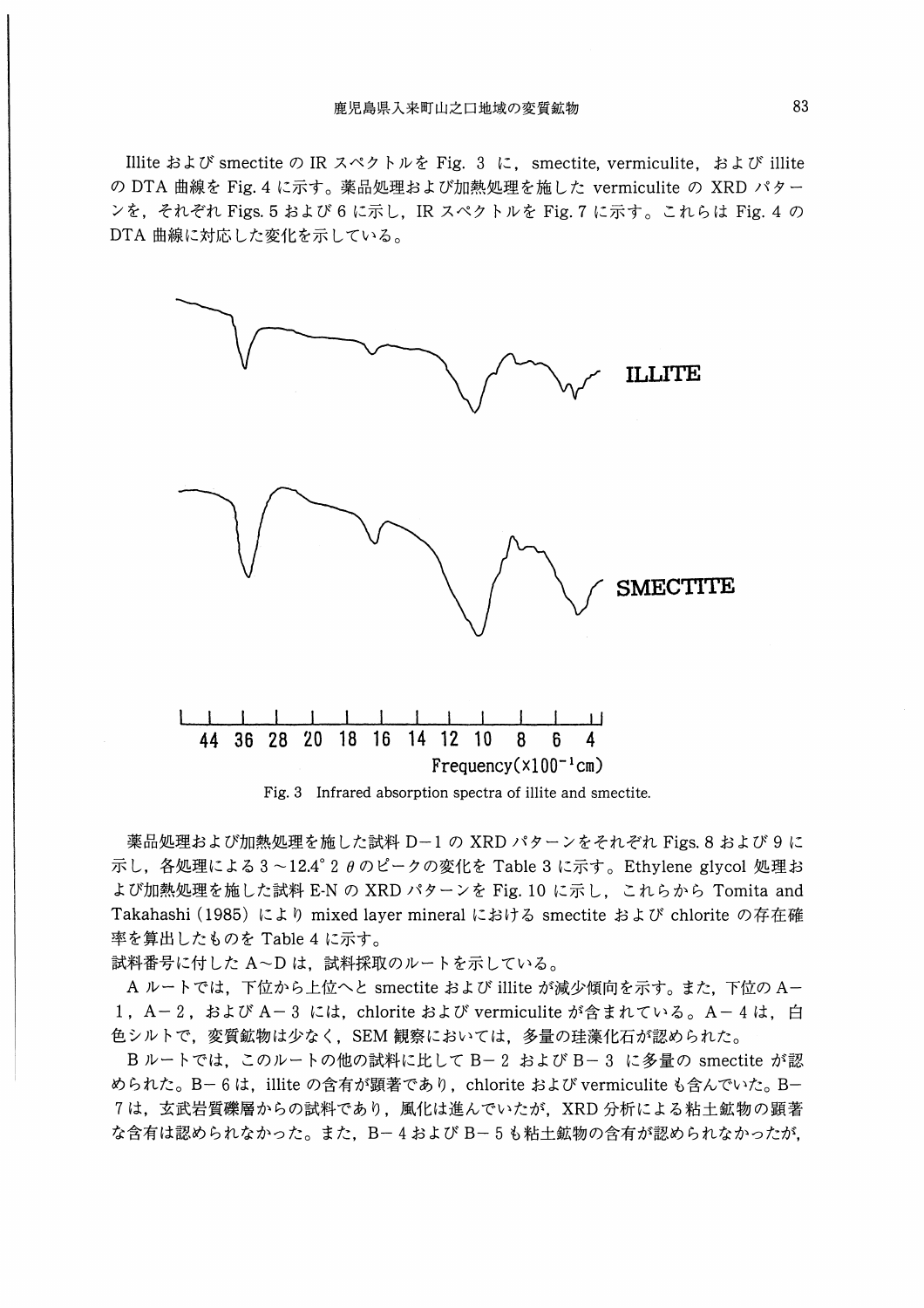

Fig. 4 DTA curves of smectite, vermiculite and illite.

SEM観察では珪藻化石を多く含んでいた。

Cルートにおいては、下位のC-1および C-2に多量の smectite の顕著な含有が認められ た。 C-8は, chloriteを含んでいるが,その上位のC-9-C-12では, vermiculiteの含有 が優勢であった。C-6および C-7は XRD 分析による粘土鉱物の含有は劣勢であるが, 前者 は風化した玄武岩質裸層からの試料であり,後者は珪藻化石を多く含んだものであった。

Dルートは、多量の smectite を含む試料は存在しなかった。 D-1においては chlorite が含 まれ、D-5および D-6には vermiculite が含まれていた。また、D-2および D-8は、粘 土鉱物の含有は顕著でなかったが,珪藻化石を多量に含む白色シルトからの試料であった。

以上のことから、ルートA, B, および C の下位の試料は、いずれにおいても smectite の含有 が顕著であった。これらの試料を採取した露頭は暗灰色を呈する成層したシルト層であり,山之 口層内では比較的高い硬度を有していた。また,山之口層の上部からの試料と考えられるA-6, C-14,およびD-8には粘土鉱物の顕著な含有は認められなかった。

山之口層内では、chlorite および vermiculite の産出は限定されており、しかも両鉱物の産 出は共生あるいは近接していることから、おそらく vermiculite は chlorite から生成したもの であると考えられる。また,各ルートにおけるvermiculiteの産出高度の関係は,北方ほど低 くなっており、その傾斜を計算すると、7~8°Nが求まる。このことは、長谷・畑中 (1976) の記載と調和的であることから、vermiculite はほぼ同一時間面上に産出していると言える。今 回この vermiculite の成因を特定することはできなかった。

今回採取した試料においては,多様な組合せのmixed layermineralが認められたが,多く の場合,その詳細については解明できなかった。 D- 1において, illite/chlorite mixed layer mineralが認められたが,このchloriteは塩酸処理によって分解しなかったことから, sudoite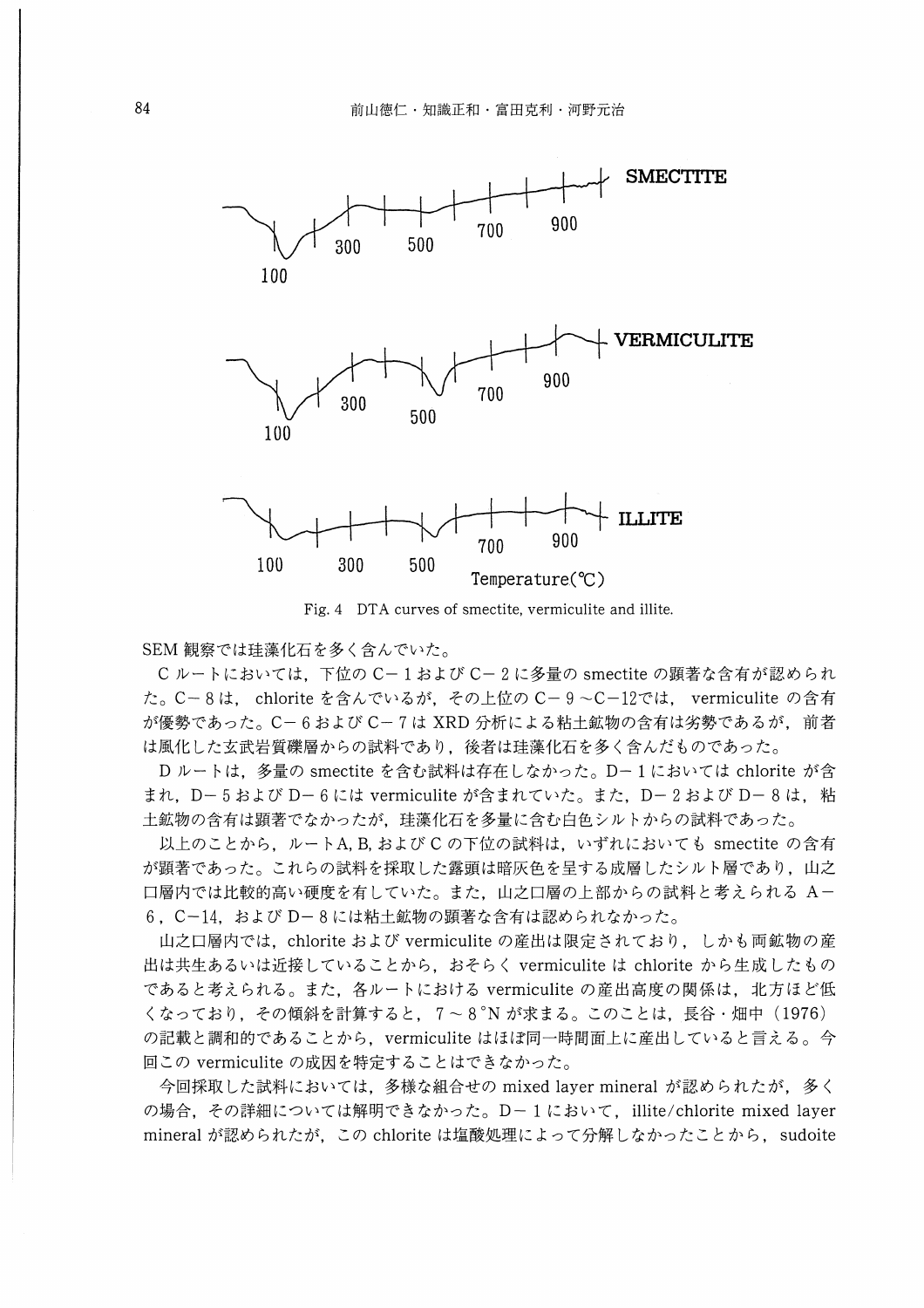

Fig. 5 XRD patterns of vermiculite after various treatments. 1. untreated sample, 2. treated with ethylene glycol, 3. treated with HCl. Ⅴ: vermiculite, H: 10Å halloysite, Q: quartz, T: tridymite,

C: cristobalite, F: feldspars.



Fig. 6 XRD patterns of vermiculite after heating at various temperatures for 1 hr. 1. unheated sample, 2. 120℃, 3. 300℃, 4. 500℃, 5. 700℃, 6. 800℃ V: vermiculite, 7: 7Å halloysite, Q: quartz, T: tridymite, C: cristobalite, F: feldspars.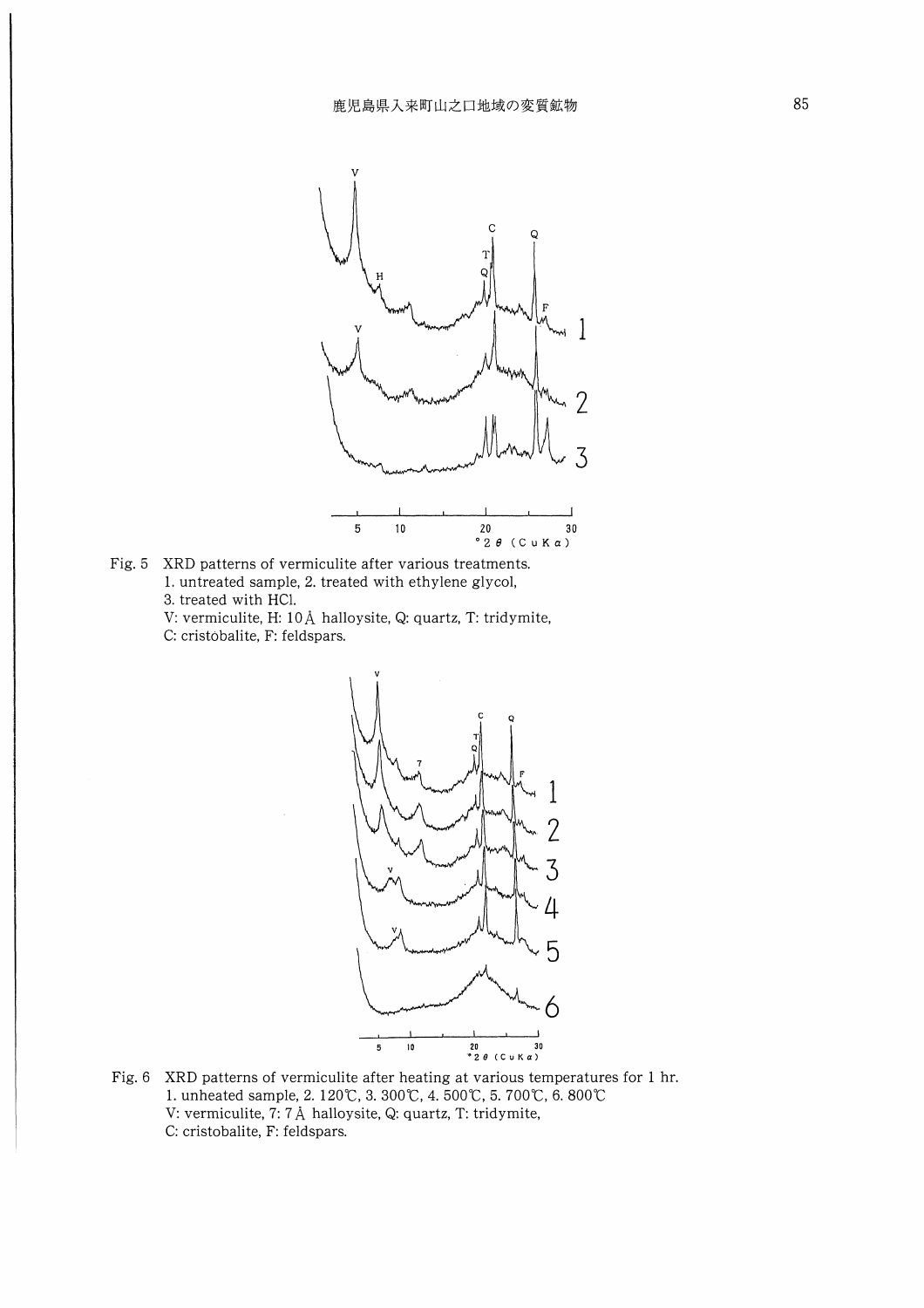



44 36 28 20 18 16



Fig. 8 XRD patterns of specimen D-1 after various treatments. 1. untreated, 2. treated with ethylene glycol, 3. treated with HCl. I: illite, 7: 7 Å halloysite, G: chlorite, S: smectite, W: chlorite/smectite mixed layer mineral, Z: illite/chlorite mixed layer mineral.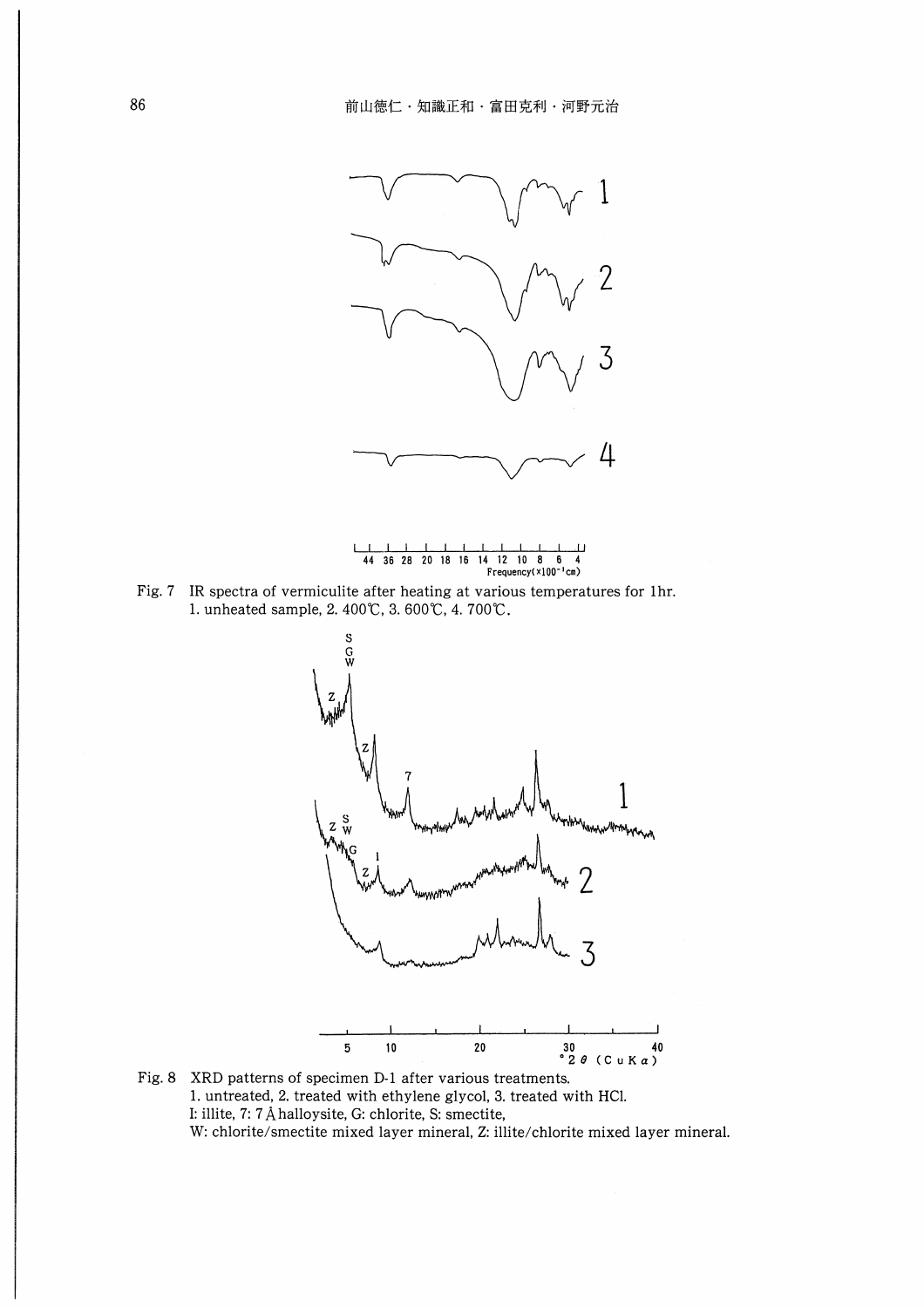

Fig. 9 XRD patterns of specimen D-l after heating at various temperatures for lhr. 1. unheated sample, 2. 120℃, 3. 300℃, 4. 500℃, 5. 700℃. G: chlorite, S: smectite, U: ilhte/smecite mixed layer mineral, W: chlorite/smectite mixed layer mineral, Y: illite/10A halloysite mixed layer mineral, Z: illite/ chlorite mixed layer mineral.

| Table 3 Peak positions of X-ray diffraction analysis for the specimen D-1 after various treatments. |
|-----------------------------------------------------------------------------------------------------|
|-----------------------------------------------------------------------------------------------------|

| $^{\circ}2\theta$<br>⌒<br>`uk α<br>◡ | 3.0   | 3.8 | 4.1  | 5.0 | 6.2 | 7.2 | 7.6  | 8.8 |  |
|--------------------------------------|-------|-----|------|-----|-----|-----|------|-----|--|
|                                      | 30    | 24  | 21.5 | 17  | 14  | 12  | 11.5 | 10  |  |
| U.T.                                 | $+ +$ |     |      |     |     | + + |      |     |  |
| E.G.                                 |       |     |      |     |     |     |      |     |  |
| HC1                                  |       |     |      |     |     |     |      |     |  |
| 120℃                                 |       |     |      |     |     |     |      |     |  |
| 300C                                 |       |     |      |     |     |     |      |     |  |
| 500℃                                 |       |     |      |     | ÷   |     |      |     |  |
| 700℃                                 |       |     |      |     |     |     |      |     |  |

U.T. : untreated, E.G∴ treated with ethylene glycol, HCl: treated with HCl.  $+++$ : strong,  $++$ : medium,  $+$ : weak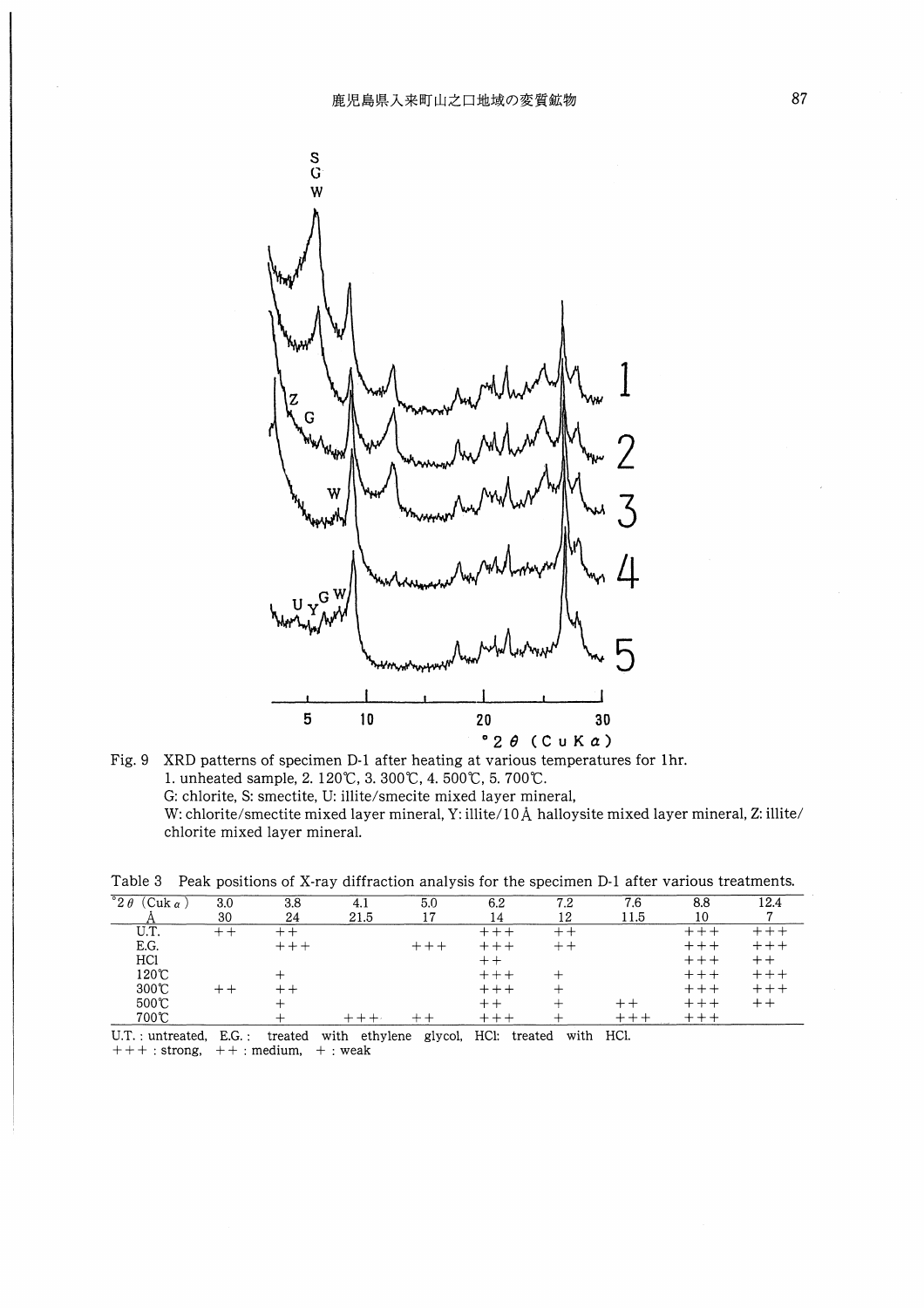

Fig. 10 XRD patterns of specimen E-N after various treatments. 1. untreated sample, 2. treated with ethylene glycol, 3. heated at 120℃ for 1 hr, 4. heated at 300℃ for 1 hr. M: illite, 7: 7Å halloysite, X: mixed layer mineral.

Table 4 Structure of mixed layer mineral (sample number. E-N).

|     |                          | --------                                                   |
|-----|--------------------------|------------------------------------------------------------|
| $-$ | -                        | $\sim$                                                     |
|     | $-$                      | . .<br>◡.<br>- 33                                          |
|     |                          |                                                            |
|     | $\overline{\phantom{a}}$ | <b>Contract Contract Contract</b><br>- - - - - -<br>.<br>ಀ |
|     |                          |                                                            |

P<sub>s</sub>: frequency of occurrence of smectite, P<sub>c</sub>: frequency of occurrence of chlorite.  $P_{cs}$ : probability that chlorite succeeds smectite, given that the first layer is chlorite,  $P_{cc}$ ,  $P_{ss}$  and  $P_{sc}$  are similarly defined.